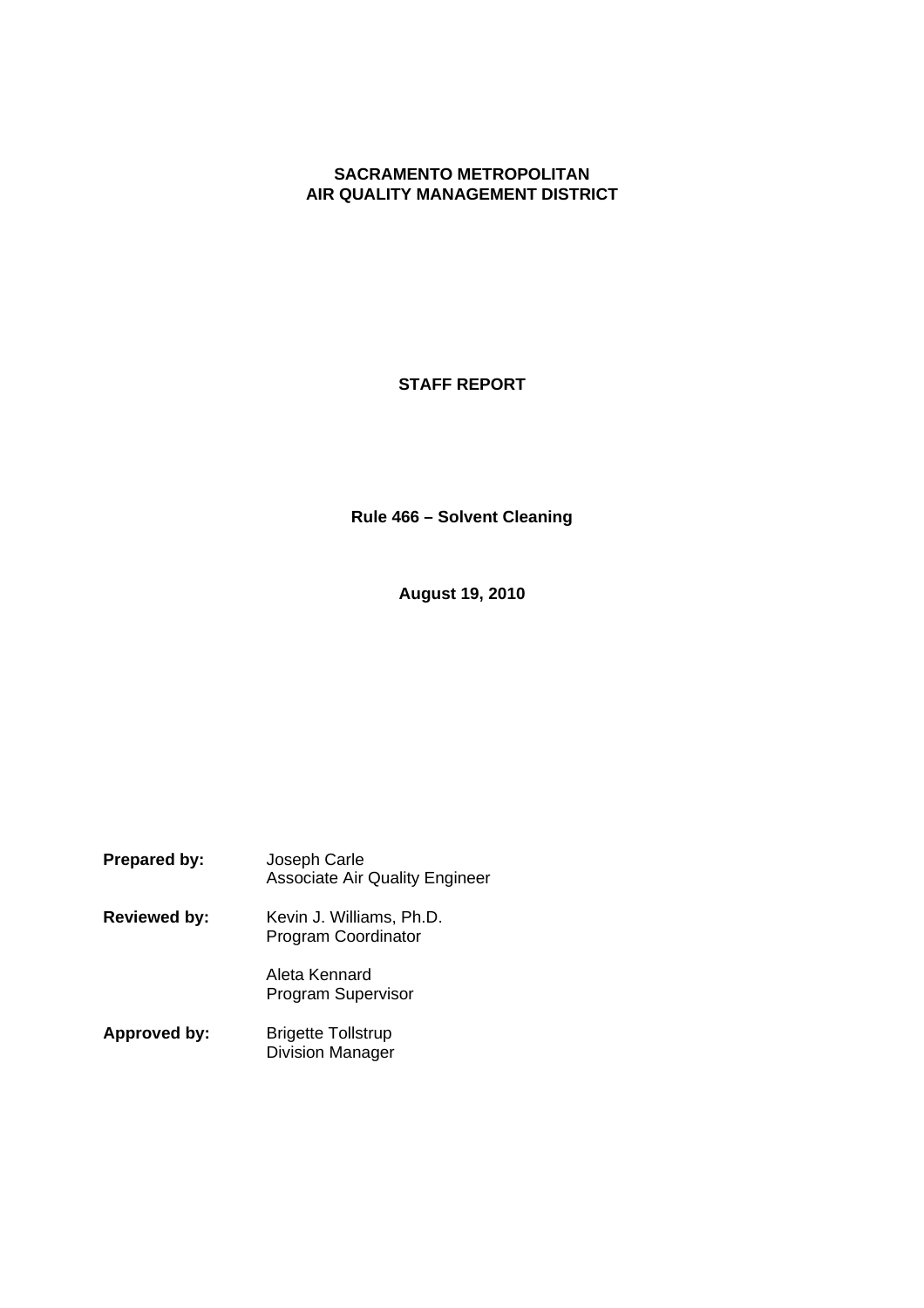## **BACKGROUND**

Ground level ozone is a secondary pollutant formed from photochemical reactions of nitrogen oxides (NOx) and volatile organic compounds (VOCs) in the presence of sunlight. Ozone is a strong irritant that adversely affects human health and damages crops and other environmental resources. As documented by the U.S. Environmental Protection Agency (EPA) in the most recent Criteria Document for ozone (U.S. EPA 2006), both short-term and long-term exposure to ozone can irritate and damage the human respiratory system, resulting in:

- $\bullet$ decreased lung function;
- development and aggravation of asthma;
- increased risk of cardiovascular problems such as heart attacks and strokes;
- increased hospitalizations and emergency room visits; and
- premature deaths.

The District is currently designated as a nonattainment area for both the state and federal ozone standards. Because VOC is a precursor to ozone, one of the strategies to control ozone pollution is to reduce VOC emissions from existing stationary sources.

Rule 466 reduces the emissions of VOC from solvent cleaning operations and activities by limiting the VOC content of cleaning solvents. VOC emissions are further reduced by work practice requirements for the storage and disposal of new and spent cleaning solvents. The rule was first adopted on May 23, 2002 and was last amended on September 25, 2008.

The September 25, 2008 amendments to Rule 466 reduced the allowable VOC content for several types of solvent cleaning operations. One of them set a new VOC content limit of 200 grams per liter (g/l) for solvent cleaners used in the sterilization of food manufacturing and processing equipment. The new VOC limits into effect on September 25, 2009.

Blue Diamond Growers informed Staff in February 2009 that they would not be able to meet this limit without the possibility of causing a food health hazard for their dry food products because they found the compliant solvents didn't meet their sterilization requirements.

After thorough research and discussions with Blue Diamond Growers and other health experts, Staff is proposing an exemption from the VOC content limit for sanitizing products that are labeled and applied to food contact surfaces used to process dry and low moisture foods and that are not rinsed prior to contact with food. Staff has determined that the previously adopted VOC content limit of 200 g/L is not feasible for dry food processers.

#### **LEGAL MANDATES**

#### **Federal Mandates:**

The District is designated as a severe nonattainment area for the federal 8-hour ozone standard. In February 2009, the districts of the Sacramento Federal Nonattainment Area adopted an attainment plan to achieve the federal 8-hour ozone standard by 2018. The attainment plan includes a commitment for the District to achieve 0.593 tons per day of VOC emissions reductions from solvent cleaning operations by 2018.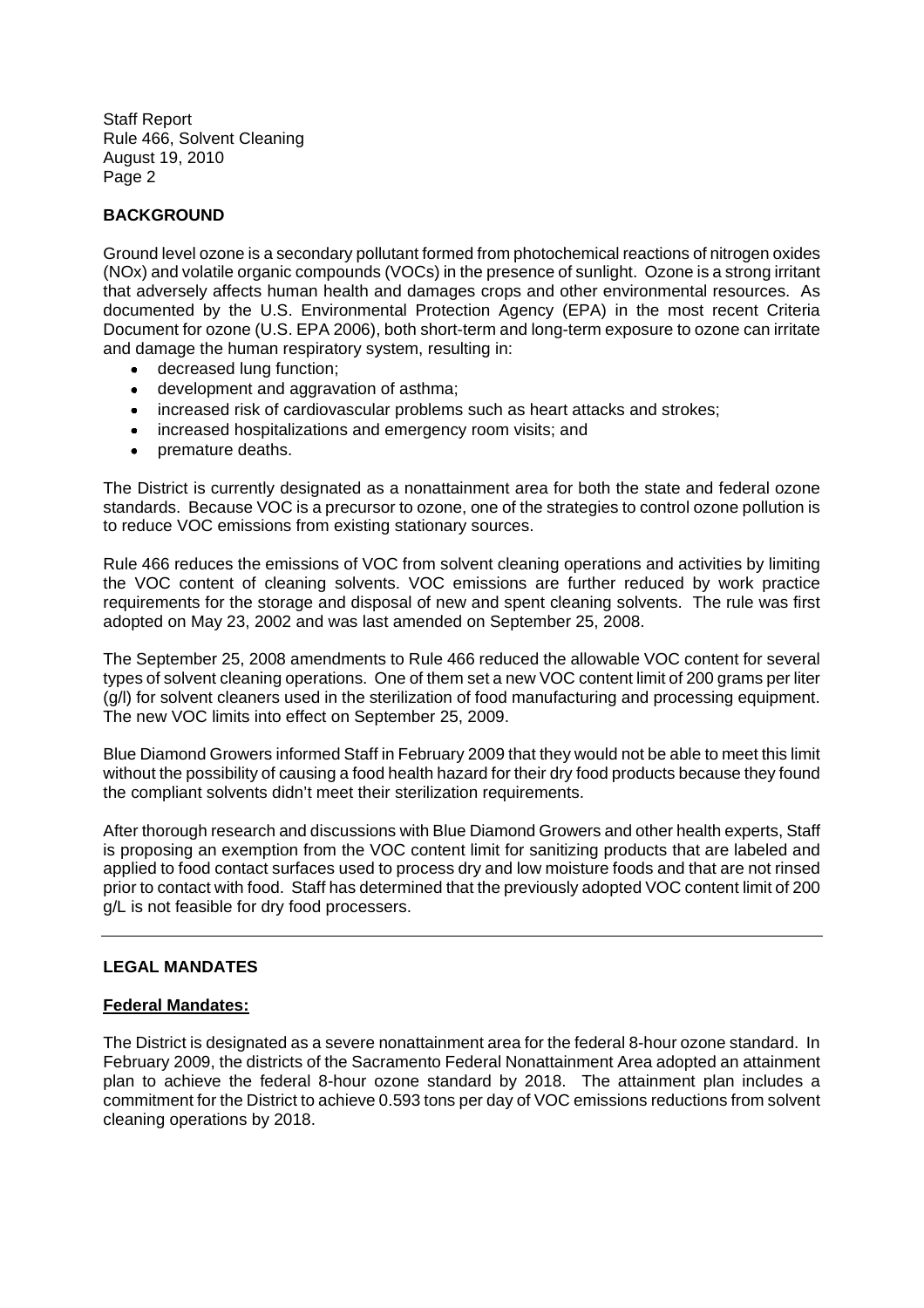In September and October of 2008, the District amended nine rules containing requirements for solvent cleaning operations:

- Rule 450 Graphic Arts Operations
- Rule 451 Surface Coating of Miscellaneous Metal Parts and Products
- Rule 452 Can Coating
- Rule 454 Degreasing Operations
- Rule 456 Aerospace Assembly and Component Coating Operations
- Rule 463 Wood Products Coatings
- Rule 464 Organic Chemical Manufacturing Operations
- Rule 465 Polyester Resin Operations
- Rule 466 Solvent Cleaning

The amendments to these rules were estimated to achieve a total of 0.536 tons per day of VOC emissions reductions (SMAQMD 2008). Planned amendments to Rule 459 – Automotive, Truck and Heavy Equipment Refining Operations, are expected to achieve another 0.18 tons per day of VOC emissions reductions from solvent cleaning activities, which will bring the total emissions reductions to 0.716 tons per day, exceeding the plan commitment. The 0.005 tons per day of VOC emissions reductions that will be lost due the proposed amendments will not cause the total emissions reductions from all rule amendments to fall below the plan commitment.

#### **State Mandates:**

Serious Nonattainment Plan Requirements: The District is designated as a serious nonattainment area for the state ozone standard. The California Clean Air Act requires areas with this designation to adopt control measures required in sections 40913, 40914, and 40919 of the California Health and Safety Code (HSC):

- HSC Section 40913 requires districts to develop a plan to achieve California's ambient air quality standards by the earliest practicable date.
- HSC Section 40914(b)(2) requires every nonattainment district that cannot achieve a  $\bullet$ reduction of 5% or more per year in district wide emissions to adopt "every feasible measure" to reduce the emission of nonattainment pollutants and their precursors.
- HSC Section 40919(a)(3) requires districts with serious nonattainment for ozone to  $\bullet$ adopt BARCT for all existing permitted sources.

The September 25, 2008 amendments to Rule 466, together with the eight other previously mentioned rules amended in September and October of 2008, met the commitment of 0.37 tons per day of VOC emissions reductions from solvent cleaning operation in the District's 2003 Triennial Report and Plan Revision, and the associated feasible measure and BARCT requirements. The VOC emissions reductions achieved by the amendments to these rules were estimated to be 0.536 tons per day. The 0.005 tons per day of VOC emissions reductions that will be lost due the proposed amendments will not cause the total emissions reductions to fall below the plan commitment. Staff has determined that it is not feasible to require sanitizers to meet the current VOC limit in dry food processing applications where the food contact surface is not rinsed prior to contact with food. Therefore, the rule will still meet the state mandates and plan commitment after the proposed amendment.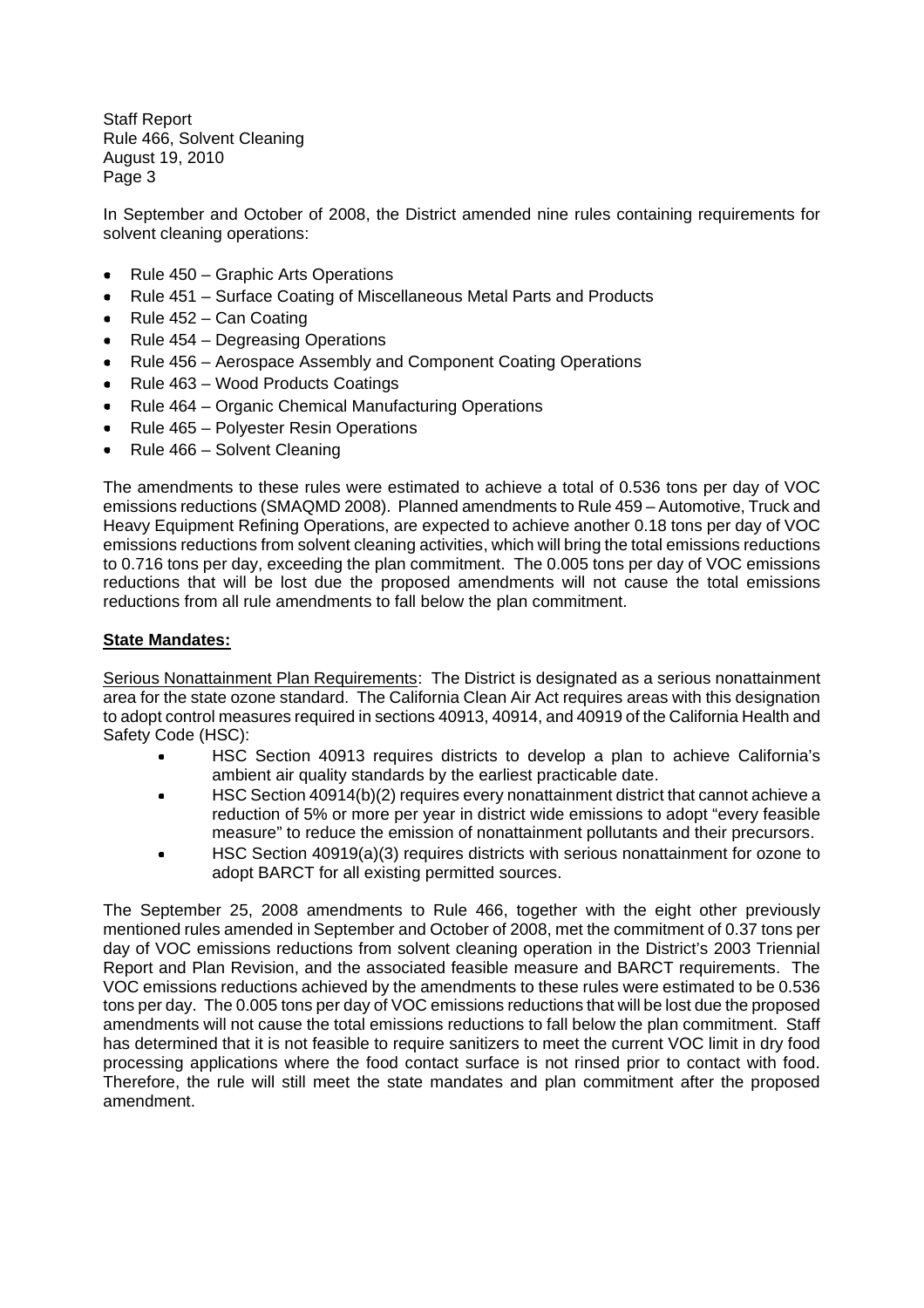Transport Mitigation Emission Control Requirements: Districts within the areas of origin of transported air pollutants, as identified in HSC Section 70500(c), shall include sufficient emission control measures in their attainment plans for ozone adopted pursuant to Part 3, Chapter 10 (commencing with Section 40910) of Division 26 of the Health and Safety Code, to mitigate the impact of pollution sources within their jurisdictions on ozone concentrations in downwind areas commensurate with the level of contribution. An upwind district shall comply with the transport mitigation planning and implementation requirements set forth in this section regardless of its attainment status.

The September 2008 amendments to Rule 466 met the transport mitigation emission control requirements. After the proposed amendment, the rule will still meet these requirements.

## **DISCUSSION**

Staff has identified an almond producer (Blue Diamond Growers) and an organic spices producer operating in Sacramento County where the use of aqueous-based low VOC sanitizers would have been required by the 2008 amendment to Rule 466. There have been a number of salmonella outbreaks related to dry foods (chocolate, cereal, nuts, and spices) including outbreaks in 2000 through 2001 and in 2003 through 2004 from raw almonds occurring in the United States and Canada (GMA 2009). Another salmonella outbreak occurred in 2009 that was associated with white and black pepper produced by a Bay Area facility. As a result of the almond outbreaks, the United States Department of Agriculture (USDA) created mandatory quality control requirements to reduce the potential for salmonella bacteria in almonds in 2007. The program requires, "handlers must subject their almonds to a treatment process or processes that achieve in total a minimum 4-log reduction of salmonella bacteria." A 4-log reduction decreases bacteria by a factor of 10,000. Due to the potential of dust and debris from the raw materials being transferred throughout the facility to contaminate the product, it is necessary sanitize the processing equipment to maintain a 4-log reduction in bacteria.

Typically, sanitizers for food-contact surfaces are aqueous based. After application to the food processing equipment, the sanitizer is rinsed from the surface with water. The rinse water is not dried in between cleanings. For many foods, contact with water is not an issue except for dry and low- moisture foods, which because of their nature must avoid water contact. Additionally, water that collects in the equipment promotes pathogen growth and can damage the equipment. In order for dry food manufacturers or processers to use an aqueous based sanitizer, the equipment would need to be thoroughly dried before contact with the food. Part 21 of the Code of Federal Regulations, Part 110, Current Good Manufacturing Practice in Manufacturing, Packing, or Holding Human Food, Section 110.35(d)(1) states

"Food-contact surfaces used for manufacturing or holding low-moisture food shall be in a dry, sanitary condition at the time of use. When the surfaces are wet-cleaned, they shall, when necessary, be sanitized and thoroughly dried before subsequent use."

Blue Diamond Growers stated that drying equipment to this level would require an equipment teardown and reassembly, which would require a minimum of 8 hours but in many cases would take longer to complete. Additionally, wet and dry areas are separated in the facility to avoid potential health risks. Teardown, transferring and proper cleaning usually takes up to 1 to 2 days. Because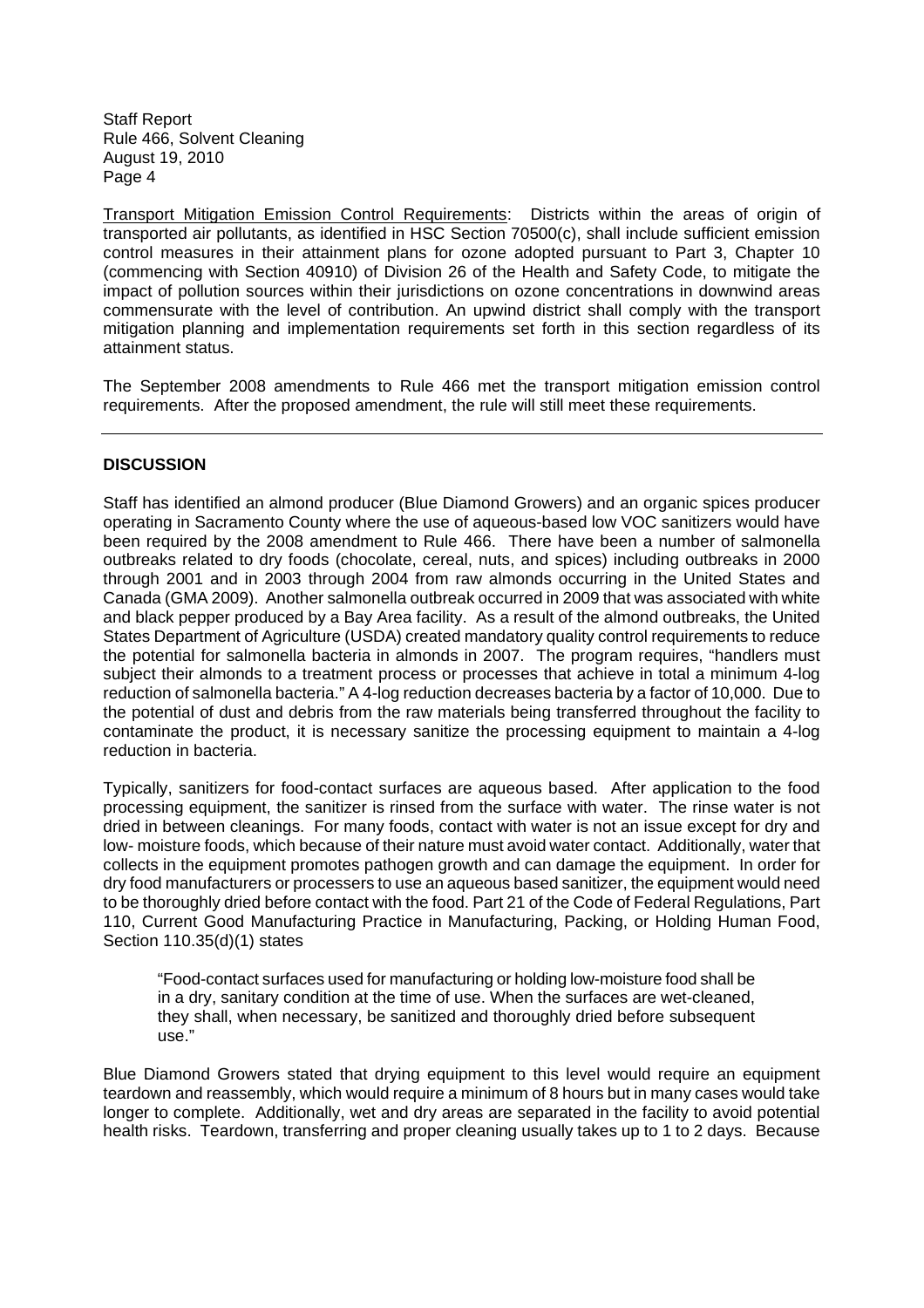most equipment in the facility is sanitized on a daily basis, this method of sanitation would be infeasible.

Most commonly, manufacturers will use a solution with an isopropyl alcohol (IPA) because it evaporates quickly and is highly effective in reducing bacteria. A recent study from the University of California Davis (Du et al. 2010) compared the effectiveness of sanitizers on dust gathered from an almond hulling and shelling facility. The study compared non-aqueous based sanitizer effectiveness by comparing quaternary ammonia (AQuat) based sanitizers to a sanitizer that is IPA based with small amounts of quaternary ammonium (IPAQuat). The study showed,

"The introduction of water or AQuat should be restricted in [hulling and shelling] facilities where dust cannot be strictly controlled. To avoid the multiplication of Salmonella in [hulling and shelling] facilities, AQuats are only appropriate when equipment is accessible, complete removal of dust is possible with cleaning, and adequate time is available for thorough drying of the equipment…IPAQuat reduced Salmonella densities as much as 7 log [colony forming units (CFU) per gram] in [hulling and shelling] dust…IPAQuat or other alcohol-based sanitizers may be appropriate for in-season (hulling and shelling) facility sanitation programs."

The report also shows that concentrations of IPA in the sanitizing solution should be at minimum greater than 50% in order to have immediate results for Salmonella reductions greater than 4 log CFU/g. If IPA concentrations are less than 50% the sanitizer will not achieve the required bacteria reduction. Additionally, the report specifies, "The information should be applicable and useful to the nut industry and to other low-moisture foods."

According to the information above, the minimum effective sanitizer would consist of 50% isopropyl alcohol and 50% water. The VOC content of this solution would be 393 g/L which would violate the 200 g/L limit for the sterilization of food manufacturing and processing equipment currently in effect for Rule 466.

In 2006, the California Air Resources Board (CARB) proposed a 1% VOC content limit for nonaerosol sanitizers in their consumer products regulation. CARB staff received comments from the California Department of Health and Safety, which recommended that CARB staff should exempt food surface sanitizers from the VOC limit. As a result, CARB staff agreed with the Department of Health and Safety and included an exemption for products which are labeled to be applied to foodcontact surfaces and are not required to be rinsed prior to contact with food.

District Staff contacted the California Department of Public Health (formerly the Department of Health and Safety) for their recommendation on food surface sanitizers. They responded as follows:

"The Food and Drug Branch [of the California Department of Public Health] would recommend similarly to your agency as it did the State Air Resources Board that airdrying sanitizers used by food processers should be exempt from your regulation. Numerous dry and low water activity food products are susceptible to contamination with salmonella, listeria and other species of pathogenic bacteria. Use of waterbased sanitizers or rinsing with water after sanitation can provide the ideal growing environment for these organisms, and once established in a processing facility, can lead to adulteration of the feed and eventually an illness outbreak. Use of isopropyl alcohol or other sanitizers that air dry are important tools for combating food-borne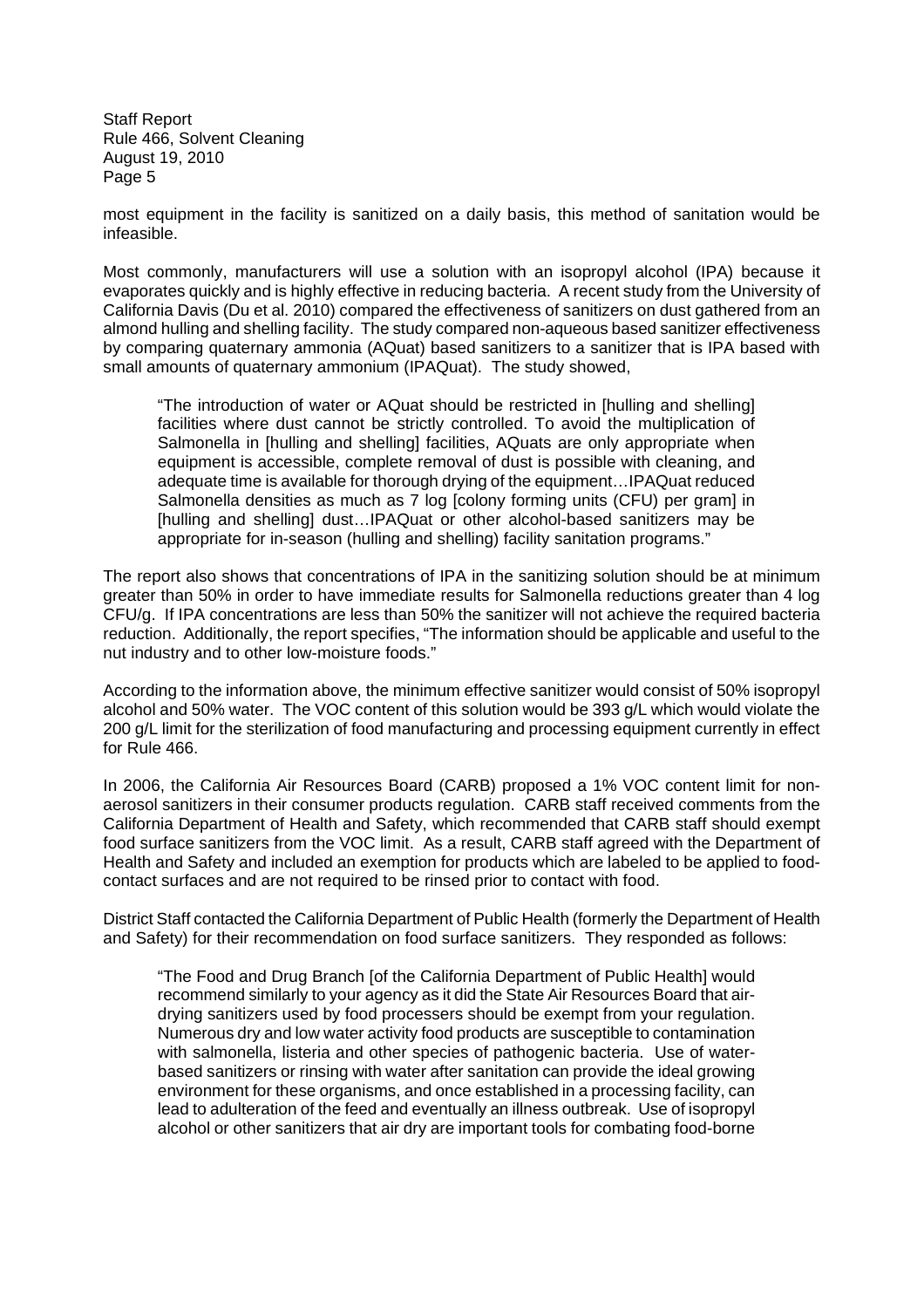illness." (Kennelly 2009)

Based on the information gathered, Staff has determined that subjecting food surface sanitizers that air dry to the current VOC limit in Rule 466 and forcing dry food manufacturers and processers to use currently available low-VOC sanitizers is infeasible and could create food health risks.

## **SUMMARY OF PROPOSED AMENDMENTS**

The proposed amendments to Rule 466 exempt sanitizing products which are labeled and applied to food-contact surfaces that are used to process dry and low-moisture food products and are not rinsed prior to contact with food from the rule requirements except for the recordkeeping required by Section 501. Staff has defined a low-moisture food as having a water activity less than 0.85 or other applicable standards approved by the Air Pollution Control Officer, California Air Resources Board, and U.S. Environmental Protection Agency. The U.S. Food and Drug Administration have not formally defined what a low-moisture food is so the industry standard is used as reported by the Grocery Manufacturers Association (GMA 2009). The proposed amendments also include a definition and test method for water activity.

## **EMISSIONS IMPACT**

The proposed exemption for Rule 466 will result in loss of 0.005 tons per day of VOC emissions reductions that were expected to be achieved when Rule 466, along with eight other rules with solvent cleaning requirements, were amended in September and October of 2008. The amendments to these rules were estimated to achieve a total of 0.536 tons per day of VOC emissions reductions, and due to the proposed exemption to Rule 466, will decrease to 0.531 tons per day. Together with VOC emissions reductions that are expected to be achieved by planned amendments to solvent requirements in Rule 459 – Automotive, Truck and Heavy Equipment Refining Operations (0.18 tons per day), the total VOC emissions reductions from solvent cleaning operations in the District will be 0.711 tons per day, which will exceed the federal (0.593 tons per day) and state (0.37 tons per day) plan commitments.

# **COST AND COST EFFECTIVENESS**

The proposed amendments to Rule 466 will not result in any additional costs to owners/operators or to the District.

#### **SOCIOECONOMIC IMPACT ANALYSIS**

California HSC Section 40728.5 requires a district to perform an assessment of the socioeconomic impacts before adopting, amending, or repealing a rule that will significantly affect air quality or emission limitations. Staff has determined that the proposed amendments to Rule 466 will not significantly affect air quality or emission limitations; therefore, a socioeconomic impact analysis is not required.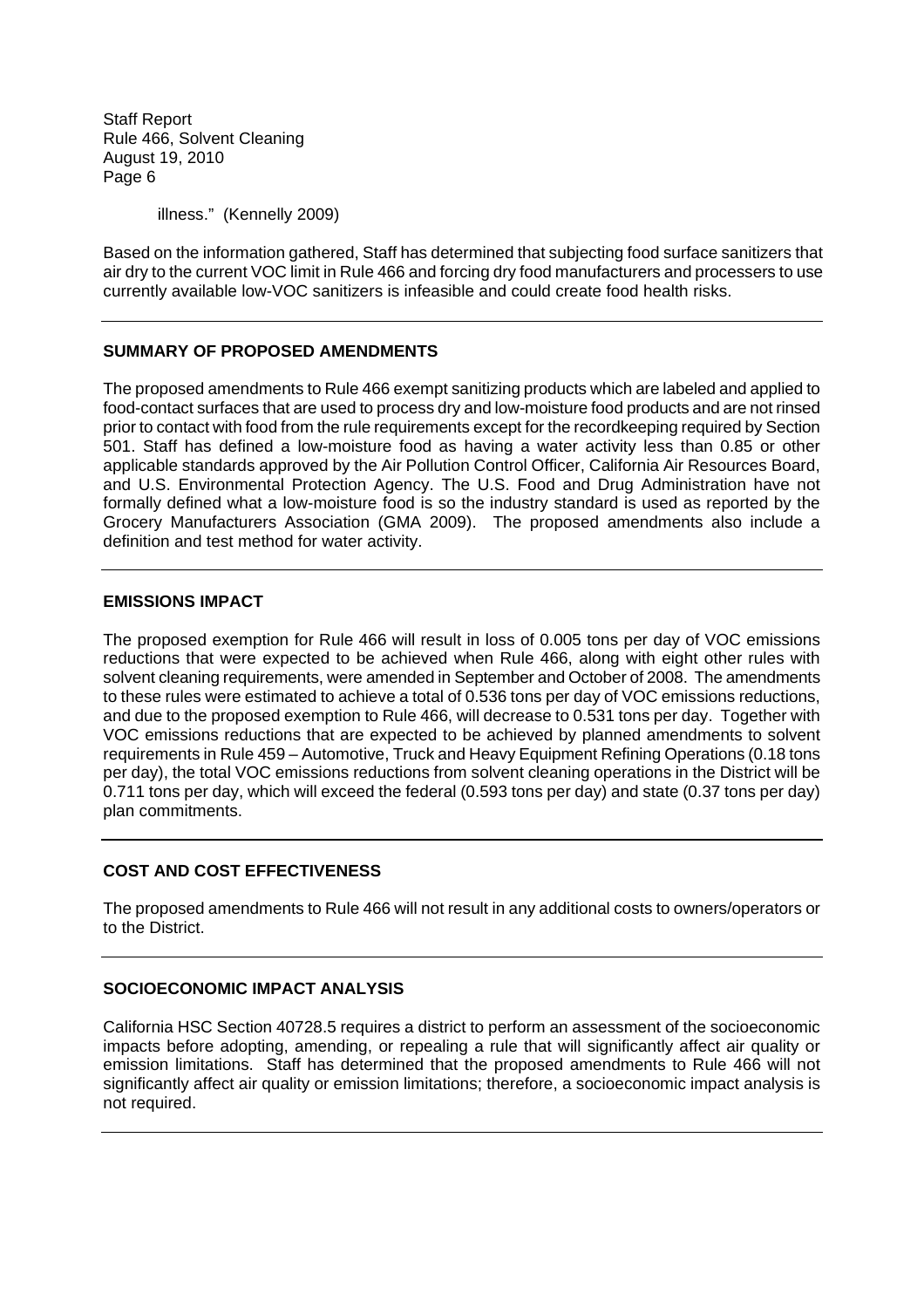## **PUBLIC COMMENTS**

Staff will post a 30-day for the public hearing and will take public comments during that period. The public will also have an opportunity to address the SMAQMD Board of Directors during the hearing.

## **ENVIRONMENTAL REVIEW AND COMPLIANCE**

Staff finds that the approval of the proposed action is exempt from CEQA under Section 15061(b)(3) of the State CEQA Guidelines because it can be seen with certainty that there is no possibility that the activity in question may have a significant adverse effect on the environment. Because the lower VOC limit was infeasible for dry food manufacturers and processors, the limit was never enforced and therefore there will be no environmental impact.

#### **TABLE OF FINDINGS**

Six required findings: According to Section 40727(a) of the California Health and Safety Code, prior to adopting or amending a rule or regulation, an air district's board must make findings of necessity, authority, clarity, consistency, non-duplication, and reference. The findings must be based on the following:

- 1. Information presented in the District's written analysis, prepared pursuant to Health and Safety Code Section 40727.2;
- 2. Information contained in the rulemaking records pursuant to Section 40728 of the California Health and Safety Code; and
- 3. Relevant information presented at the Board's hearing for the rule.

The table below sets the finding and the basis for making the finding.

| <b>FINDING</b>                                                                                                                                                                      | <b>FINDING DETERMINATION</b>                                                                                                                                                                                                                                            |
|-------------------------------------------------------------------------------------------------------------------------------------------------------------------------------------|-------------------------------------------------------------------------------------------------------------------------------------------------------------------------------------------------------------------------------------------------------------------------|
| <b>Authority:</b> The District must find that a provision of<br>law or of a state or federal regulation permits or<br>requires the District to adopt, amend, or repeal the<br>rule. | The District is authorized to adopt rules and regulations<br>by California Health and Safety Code, Sections 40001,<br>40702, 40716, and 41010. [Health and Safety Code<br>Section 40727(b)(2)].                                                                         |
| <b>Necessity:</b> The District must find that the<br>rulemaking demonstrates a need exists for the rule,<br>or for its amendment or repeal.                                         | It is necessary for the District to amend Rule 466 to exempt<br>sanitizers used in dry food processing applications. [HSC<br>Section 40727(b)(1)].                                                                                                                      |
| <b>Clarity:</b> The District must find that the rule is written<br>or displayed so that its meaning can be easily<br>understood by the persons directly affected by it.             | The District has reviewed the proposed rule and<br>determined that it can be understood by the affected<br>parties. In addition, the record contains no evidence that<br>people directly affected by the rule cannot understand the<br>rule. [HSC Section 40727(b)(3)]. |
| <b>Consistency:</b> The rule is in harmony with, and not<br>in conflict with or contradictory to, existing statutes,<br>court decisions, or state or federal regulations.           | The District has found that the proposed rule does not<br>conflict with, and is not contradictory to, existing statutes,<br>court decisions, or state or federal regulations. [HSC<br>Section 40727(b)(4)].                                                             |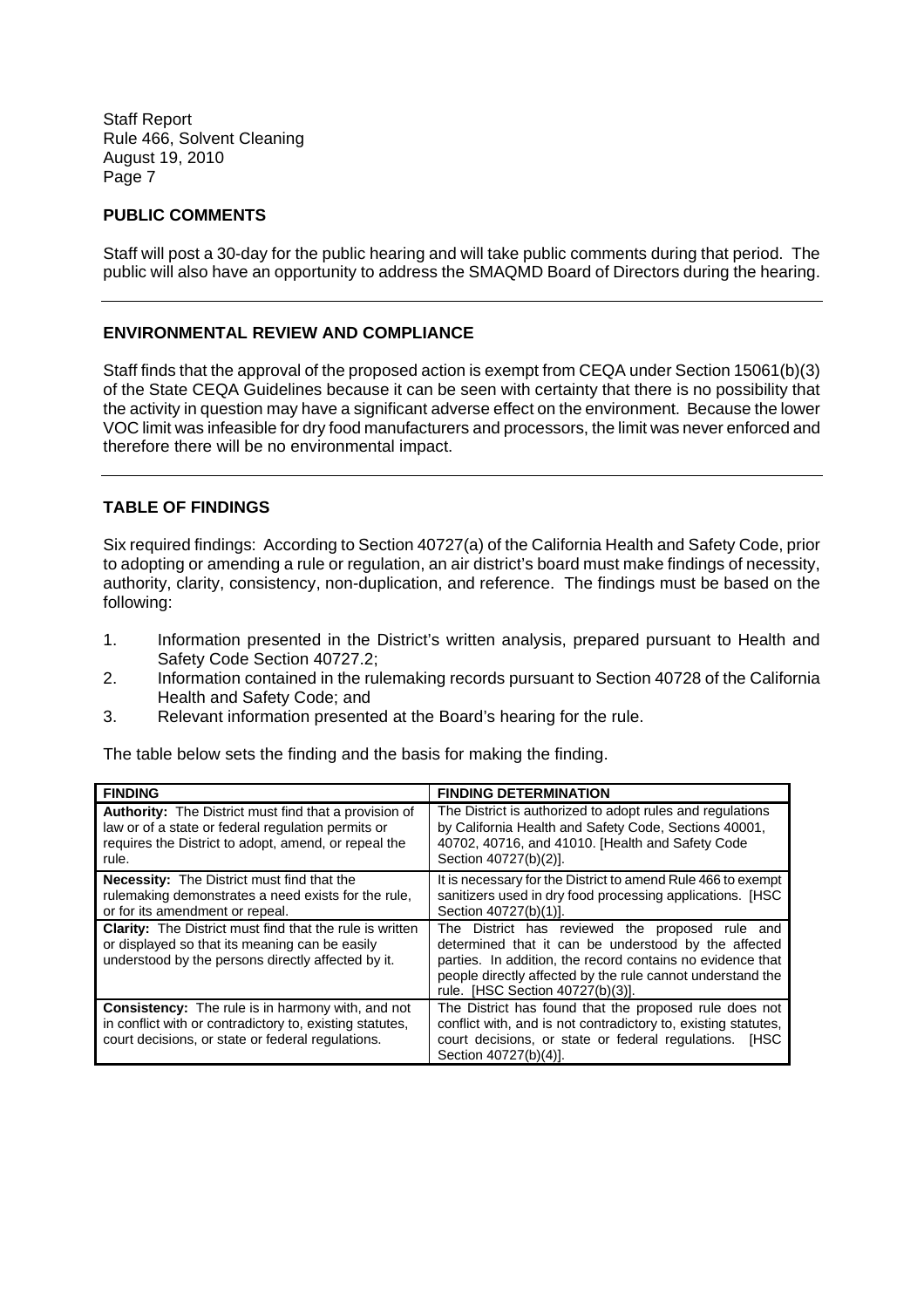| <b>FINDING</b>                                                                                                                                                                                                                                                                                                        | <b>FINDING DETERMINATION</b>                                                                                                                                                                                                                                                                                                                                                  |
|-----------------------------------------------------------------------------------------------------------------------------------------------------------------------------------------------------------------------------------------------------------------------------------------------------------------------|-------------------------------------------------------------------------------------------------------------------------------------------------------------------------------------------------------------------------------------------------------------------------------------------------------------------------------------------------------------------------------|
| <b>Non-Duplication:</b> The District must find that either:<br>1) The rule does not impose the same requirements<br>as an existing state or federal regulation; or (2) that<br>the duplicative requirements are necessary or proper<br>to execute the powers and duties granted to, and<br>imposed upon the District. | The District has found this proposed rule does not<br>duplicate any existing state or federal regulations [HSC<br>Section 40727(b)(5)].                                                                                                                                                                                                                                       |
| <b>Reference:</b> The District must refer to any statute,<br>court decision, or other provision of law that the<br>District implements, interprets, or makes specific by<br>adopting, amending or repealing the rule.                                                                                                 | California Clean Air Act of 1988 (California Health and<br>Safety Code Section 40914); California Health and Safety<br>Code Sections 40910, 40913, 40914, 40919(a)(3); Section<br>70500(c); Sections 70500, 70600, and 70601 of Title 17 of<br>the California Code of Regulations; Sections 182(c),<br>182(d), and 182(f) of the Federal Clean Air Act<br>Amendments of 1990. |
| <b>Additional Informational Requirements: In</b><br>complying with HSC Section 40727.2, the District<br>must identify all federal requirements and District<br>rules that apply to the same equipment or source<br>type as the proposed rule or amendments.                                                           | Sources regulated by Rule 466 are not regulated by federal<br>requirements but are subject to District rules 201 and 202.<br>[Health and Safety Code Section 40727.2(g)].                                                                                                                                                                                                     |

# **REFERENCES**

Grocery Manufacturers Association (GMA), "Control of Salmonella in Low-Moisture Foods," February 4, 2009.

Kennelly, Pat, California Department of Public Health. "RE: SMAQMD food surface sanitizer VOC limits," Email to Joseph Carle. June 6, 2009.

Sacramento Metropolitan Air Quality Management District (SMAQMD), "Staff Report for Amendments to Rule 450 – Graphic Arts Operations, Rule 451 – Surface Coating of Miscellaneous Metal Parts and Products, Rule 452 – Can Coating, Rule 454 – Degreasing Operations, Rule 456 – Aerospace Assembly and Component Coating Operations, Rule 463 – Wood Products Coatings, Rule 464 – Organic Chemical Manufacturing Operations, Rule 465 – Polyester Resin Operations, and Rule 466 – Solvent Cleaning," August 25, 2008.

U.S. Department of Agriculture, "Almonds Grown in California; Outgoing Quality Control Requirements," Code of Federal Regulations Title 7 Part 981.

U.S. Food and Drug Administration, "Current Good Manufacturing Practice In Manufacturing, Packing, or Holding Human Food," Code of Federal Regulations Title 21 Part 110.

Wen-Xian Du, Michelle D. Danyluk, and Linda J. Harris, "Efficacy of Aqueous and Alcohol-Based Quaternary Ammonium Sanitizers for Reducing Salmonella in Dusts Generated in Almond Hulling and Shelling Facilities," Journal of Food Science, Vol. 75, November 1, 2010, Pg. M7 – M13

Wen-Xian Du, Michelle D. Danyluk, and Linda J. Harris, "Evaluation of Cleaning Treatments for Almond-Contact Surfaces in Hulling and Shelling Facilities," Food Production Trends, September 2007, Pg. 678 – 683